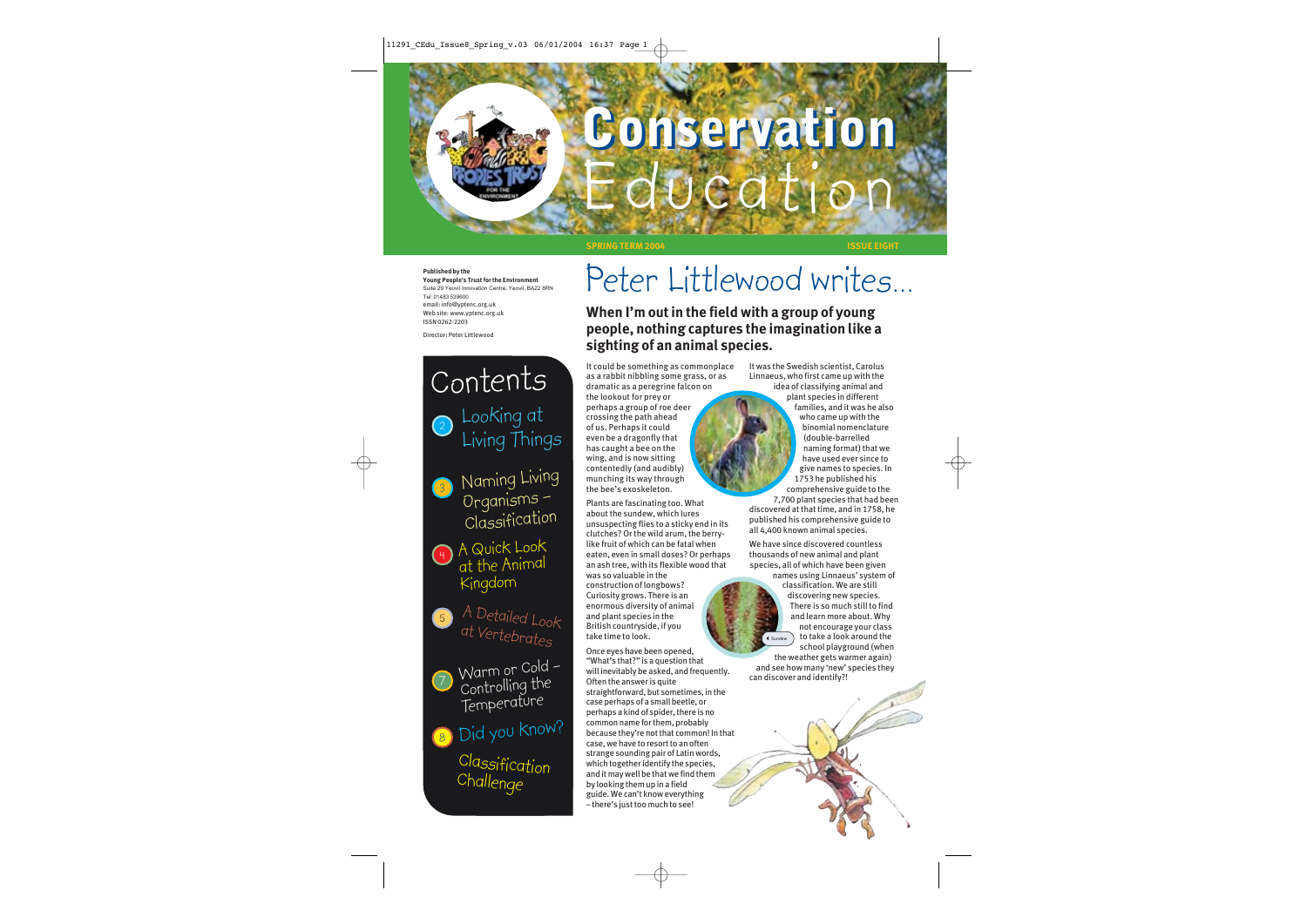# Looking at Living Things

### **What exactly is an animal? Well, it's a** *living organism.* **Anything that is alive is a living organism. How do we know if something is alive?**

You can tell if an animal is alive by giving it a prod – if it moves away, then it's alive! But not all living organisms move. You can prod a tree as hard as you like and it won't move away! But trees are living things.

What then is a living organism? It is something which can grow, respire (take in oxygen), excrete (get rid of waste), reproduce and is sensitive to changes in its surroundings. Some living organisms can move.

If you look around you, you can see many different organisms – people,

2

flowers, trees, dogs, birds, insects and many more. Some organisms look very much alike but some are very different.

Biologists (people who study the science of life) have estimated that there are at least 35 million species (particular kinds of living organisms) on Earth. So far only 5 million of them have been discovered and classified. Most of the "unknown" millions awaiting discovery live in tropical rainforests. This enormous variety of life on Earth is sometimes known as **"biological diversity"** or **"biodiversity".**

## Naming Living Organisms - Classification

**Many living things have an everyday name. Some of them even have several different everyday names. For example, the wild plant usually called Lords and Ladies is also known as 'cuckoo pint', 'jack in the pulpit', 'Adam and Eve' and 'sweethearts' in different parts of Britain.**

Sometimes different living things are given the same everyday name. For example, the bird known as a robin in Britain is different from the bird known as a robin in the USA. Everyday names can therefore cause a lot of

confusion! This is why every one of the 5 million living organisms known to Science has been given a special biological name. This means that people are able to describe a particular living thing to one another and be certain that they are talking about the same organism. It helps us to decide which organism is which if we can put them into groups that have things in common. This 'grouping' is known as **classification** and it makes things easier to identify and study. Classification helps to make sense of biodiversity. USA Robin

In 1735, the Swedish naturalist Carolus Linnaeus worked out the classification system that we use today. He separated living things into groups and gave identifying names to each particular type of organism.

Linnaeus thought that as many characteristics (distinctive features) as possible should be used to describe species. Some species share characteristics with other species and some characteristics are unique to the species. This means that species with the same characteristics can be put into groups. There are groups within groups. For example, there are several species of squirrel but they all share a number of characteristics, such as bushy tails and long, sharp front teeth. This means that they can be put into the same groups. However, each species of squirrel has its own distinctive features, which means it has to be given its own particular name. A species is a single organism, not a group. Lords and Ladies  $\blacktriangleright$ 

Linnaeus' system gives each living thing two parts to its name. The first part of its name is the name of the **GENUS** group to which it belongs. The second part

of the name is the organism's **SPECIES** name (there may be several species within a genus). This classification method is called the **binomial system** (this

comes from Latin words meaning 'two names'). The genus name should always begin with a capital letter; the species name begins with a small letter. For example, the red squirrel's binomial name is *Sciurus vulgaris*; the grey squirrel's is *Sciurus carolinensis*. Note that they both belong to the same genus, *Sciurus*. This is because they are tree-climbing squirrels. Squirrels that live mainly on the ground, such as chipmunks, belong to a different genus.

The binomial system prevents any confusion over everyday names. For example, each of the robins mentioned earlier has a binomial name, so that ornithologists (people who study birds) can distinguish between them. The North American robin's name is *Turdus* migratorius and the British robin's name is *Erithacus rubecula.*

Linnaeus' system classifies plants and animals on several levels, using Latin and Greek words. The **squirrels** are members of a particular **FAMILY** of animals that belong to the **ORDER** called **rodents** (which includes other animals with long, sharp, gnawing front teeth, like mice and rats). The

rodents belong to the **CLASS** called **mammals** (animals whose young are fed on their mother's milk and usually have fur). Mammals belong to an even bigger group called a **PHYLUM** .

Their phylum is called **vertebrates** because they have a backbone.

The **phyla** (plural of phylum) come together in the largest group of all, known as a **KINGDOM**. The two most well known kingdoms are the **animal kingdom** and the **plant kingdom**. It is usually very easy to tell the difference between a plant and an animal.

Most animals move from place to place, whereas plants do not. Most plants have green leaves and use them to capture the Sun's energy. Using this energy, the plants make their own food (a process known as **photosynthesis**). This is the most important

difference between them. Animals cannot use the Sun's energy directly,

so they have to eat other plants or animals to get energy. With these differences in mind, it is obvious that squirrels belong to the animal kingdom. Red Squirrel

Chipmunk

To summarise, here are the main groups used in classifying the British **red squirrel,** *Sciurus vulgaris.*

| <b>Kingdom</b> | Animalia, or animal                                                           |
|----------------|-------------------------------------------------------------------------------|
| Phylum         | Chordata, or vertebrate                                                       |
| Class          | Mammalia, or mammal                                                           |
| Order          | Rodentia, or rodent                                                           |
| <b>Family</b>  | Sciuridae - the squirrel<br>family (rodents with a<br>bushy tail)             |
| Genus          | Sciurus-the squirrels<br>that climb trees                                     |
| <b>Species</b> | Sciurus vulgaris - the<br>squirrel with bright,<br>chestnut fur and ear tufts |

3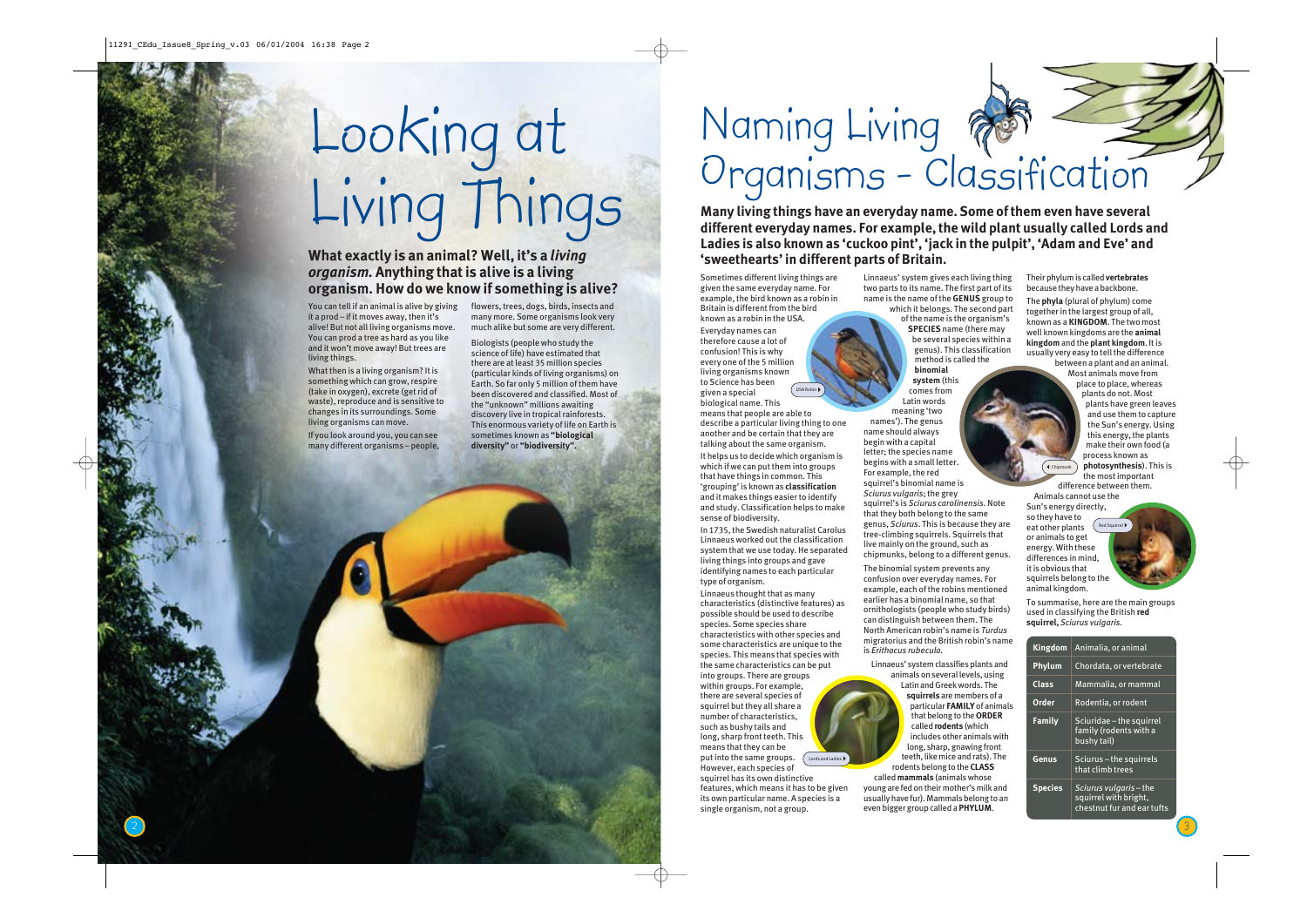### A Quick Look at the Animal Kingdom

**Animals have been on this planet for over a billion years and the variety of animal life is enormous – from the gigantic whales that swim in the oceans to the tiniest of "bugs" that live buried in the soil.**

Scientists have named almost two million species of animal and more are discovered every year! Classifying them has become very complicated! There are over thirty phyla of animals and they are further split into several classes, orders and families. Some families contain thousands of species.

#### **Here is a list of just a few of the most well known phyla of animals:**

**Chordate Phylum:**the **vertebrates**, which are all the animals with a backbone. There are five classes of vertebrates – mammals, birds, reptiles, amphibians and fish.

Vertebrate animals make up less than 3 per cent of all the world's animals. All the rest are collectively known as **invertebrates** – animals without a backbone.

4

**Arthropod Phylum:** the largest phylum in the animal kingdom, made up of millions of species with "jointed legs" – includes the classes of insects, arachnids (spiders & relatives) and crustaceans (crabs and relatives). **Mollusc Phylum:**

animals with a soft body that sometimes have a hard shell. About 100,000 species. Examples are snails, slugs, octopuses, squid, oysters and clams.

> **Annelid Phylum:** worms with a segmented body. About 12,000 species. Examples are earthworms and leeches.

**Nematode Phylum:** the nematodes, also called roundworms, are very common, small worms with no segments. About 20,000 species. Some are parasites, living inside other animals and plants.

**Porifera Phylum:**the simplest of all animals belong to this phylum – the sponges. About 10,000 species. Most live in the sea, attached to rocks etc.

**Cnidarian Phylum:** Soft, jelly-like animals with tentacles and stinging cells around their mouths. About 8,000 – 9,000 species. Most live in the sea. Examples are jellyfish, corals, sea anemones and hydra (tiny cnidarians that live in freshwater habitats like ponds).

**Echinoderm Phylum:** animals usually with spiny bodies, divided into five equal parts or "arms". About 6,000 species, living either on the seashore or seabed. Examples are starfish and sea urchins. Jellyfish

**Platyhelminthes Phylum:** also called flatworms, they are worms with soft, flat bodies. About 17,500 species. Most are parasites, living inside other animals, but some live in the sea or freshwater habitats. Examples are tapeworms and liver flukes.

# A Detailed Look at the Vertebrates

**As we have seen, vertebrates are the animals with a backbone. They are probably the most well known of all animals and include the world's largest, the fastest, and the most intelligent species on Earth.**

This does not mean that they are more important than the invertebrates, but because they are larger we notice them more. Many of them are also very useful to us, providing food and clothing.

We will now look more closely at the characteristics of the five classes of vertebrates.

#### Mammals

These animals all feed their young on milk produced by the mother's mammary glands (after which the class is named). Most mammals give birth to live young and almost all mammals have fur or hair covering their bodies.

Biologists have divided the mammals into several different groups. To date there are about 21 orders, 140 families and 4,475 species. Here are a few of the orders:

**Carnivora Order:** called carnivores. These are predators (hunting animals) that eat other animals. Examples are dogs, cats, bears, weasels, otters, skunks and the meerkat.

**Insectivora Order:** called insectivores. Small mammals that eat insects and other invertebrates. Examples are shrews, moles and hedgehogs.

**Chiroptera Order:**this is the order for the bats – the only mammals that can truly fly. Bats make up almost a quarter of all mammal species.

**Rodentia Order:** called rodents. This is the largest order of mammals – over 40% of mammals are rodents. They all have long front teeth (incisors) adapted for gnawing. Most rodents are herbivores (eat plant food). Examples are mice, rats, voles, squirrels, guinea pigs, hamsters and beavers.

**Lagomorpha Order:**these 'rabbit like' mammals have long incisors like the rodents but they have two sets instead of just one and their skulls have a different structure. They are all herbivores. Lagomorphs include rabbits, hares and pikas.

**Cetacea Order:** the largest animals in the world are cetaceans – the whales. Their cousins, the dolphins and porpoises belong to this order too. Well adapted for life in water, with a fish-like, hairless body, but like all mammals

they breathe air with lungs and feed their young with milk.

**The Duck-billed Platypu** 

**Primates Order:** there are about 356 species of primate, ranging from tiny lemurs to the huge gorillas. This is the order to which we humans belong and our closest relatives are the great apes – gorillas, chimpanzees and orang-utans. All primates have a

large, domed braincase and forward-facing eye sockets. Monkeys and gibbons are also members of the primate order.

All the above orders include the **mammals** that are known as **placentals**. This means that their Ring-tailed Lemur

babies complete their development inside the mother attached to her by a placenta. Through this placenta the baby receives food and oxygen and wastes pass from the baby to the mother across the placenta. Most mammals are placentals, but there are

two orders of mammals whose members do not have placentas. However, they do feed their young with milk. The two orders are:

> **Monotremata Order:** the monotremes are egg-laying mammals. There are five species – the duck-billed platypus from Australia, and four species of spiny anteaters (echidnas) from Australia and New Guinea.

**Marsupialia Order:** the marsupials are mammals that give birth at a very early stage of the young's development and they develop in the mother's pouch (a marsupium) attached to a milk nipple. There are 292 species of marsupial, belonging to 22 families. Examples are kangaroos, wallabies, opossums, wombats and the koala.

5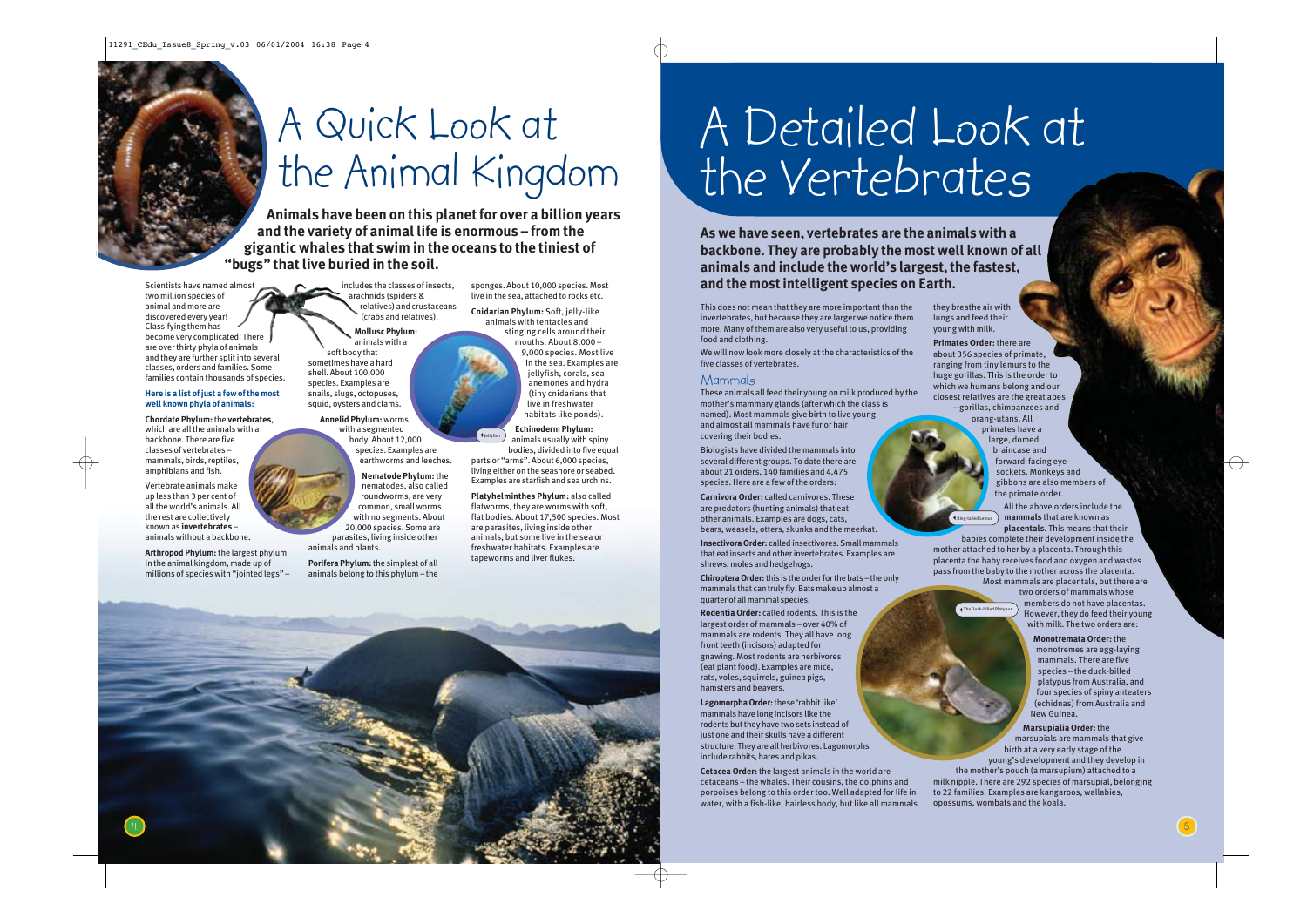### Birds

Birds are easy to recognise, as they are the only animals with feathers. They have hollow bones and the feathers allow many bird species to fly. Birds reproduce by laying hard-shelled eggs. There are many different types of birds and they are usually grouped into 29 orders. Here are a few of those orders:

**Passeriformes Order:** the passerines are known as perching birds and they make up the largest order in the bird world. There are about 80 families and about 5,500 species. The familiar songbirds of the garden are passerines. Examples are robins, thrushes, swallows, cuckoos, sparrows and finches.

**Sphenisciformes Order:** this is the order for the penguins, of which there is just one family with 17 species. Penguins cannot fly. They are excellent swimmers, 'flying' through the water using their flipper-like wings.

**Falconiformes Order:** sometimes called raptors, the birds of prey are the top predators of the bird world. There are 5 families and 307 species. They are highly skilled hunters with their superb eyesight, strong legs and sharp beak and talons. Examples are falcons, hawks, eagles and vultures.

**Piciformes Order:** woodpeckers and toucans belong to this order. There are 6 families and 380 species. They all have the same foot design, with two toes pointing forwards and two pointing backwards. This helps them to climb trees easily. They all nest in holes, the woodpeckers having a strong, chisellike beak to make their own nest holes in tree trunks.

### Reptiles

Reptiles are vertebrates with dry, thick skin covered with hard scales. Most reptiles lay soft, leathery-shelled eggs on the land, but some give birth to live young. There are 4 orders – here are the most well

known ones: **Chelonia Order:** zoologists usually refer to all the members of this order (there are 11 families and 294 species) as turtles. Normally we know the ones that live in the sea as turtles, the land-living ones as tortoises and we call the turtles in fresh water terrapins. They

all have a hard shell that helps to

protect them from predators. **Squamata Order:** the snakes and lizards belong to this order. The snakes are put into a group of their own (a suborder) called **Serpentes** of which there are about 18 families (biologists are not yet certain exactly how snake families should be classified) and 2,900 species. Snakes have no legs and no eyelids and they are all

carnivores, eating a variety of animal life.

There is also disagreement amongst biologists as to how lizards should be classified! However, they belong to a suborder called **Lacertilia** of which there are about 19 families and about 4,500 species.

**Crocodilia Order:** the crocodiles, alligators and caimans were on this planet at the same time as the dinosaurs and have changed little over the last 65 million years. There are 3 families and 23 species of crocodilians and they are all fearsome predators that spend a lot of their time in water.

### Amphibians

These are vertebrates with soft, thin, damp skin that quickly dries out in dry air. They live at least part of their life in water, but they can live and breathe on the land too. There are 3 orders of amphibians but the frogs and toads make up by far the biggest and best-known one,

called the **Anura Order**. There are 29 families of frogs and toads and 4,380 species.

Amphibians reproduce by laying eggs in water and the young (tadpoles) have to live and develop in a watery habitat

> such as a pond. The tails of frog and toad tadpoles shrink during their development, unlike newt and salamander amphibians that keep their tails throughout their lives.

**FISH:** fish were the first vertebrates to appear on Earth and they form the biggest group of vertebrates. There are about 24,500 species and because

some fish are different in many ways to others, biologists divide them into 4 separate classes and 62 orders.

The largest class of fish, called **Osteichthyes**, includes nearly all the fish in the world, about 23,500 species. These fish are often called 'bony fish', and their bodies are covered in thin, wet, smooth scales. They breathe in oxygen from the water using gills that are covered by a single flap. Fins and a streamlined body help them to

> move around their watery habitat with ease. Bony fish have a swim bladder, a sac filled with gas that helps the fish to control its depth in the water. Examples of bony fish are catfish, eels, cod, herrings and salmon.

### There are about 810 species

of another type of fish commonly called 'cartilaginous fish'. They belong to a class called **Chondrichthyes**. Their skeleton is not made of bone, but of cartilage (the firm, white, smooth elastic material that covers the end of our bones where they meet other bones).

> Cartilaginous fish do not have a flap covering their gills and they have no swim bladder. A cartilaginous fish has special teeth that fall out and are replaced as the fish

grows. The scales are tiny, sharp and tooth-like, giving the skin a texture like sandpaper. Some of the largest and most ferocious predators of the sea belong to this group. Members are sharks, skates and rays.

### Warm or Cold – Controlling the Temperature

**The mammals and birds are the most widespread vertebrates, living in every major habitat in the world, even surviving the freezing temperatures of the polar seas.**

This is because they are **warm-blooded**, which means that the temperature of the inside of their body remains the same all the time. This allows them to keep active whatever the temperature of their surroundings.

Fish, amphibians, reptiles and all invertebrates cannot maintain a steady body temperature and they are known as **cold-blooded**. This does not mean that their blood is cold all the time but that their body temperature changes along with that of their surroundings. As the outside temperature rises, the body temperature of a cold-blooded animal rises and it becomes more active. As the outside temperature drops, the animal slows down. Some of these creatures manage to live in temperate climates (those, like in Britain, where there is a wide change of temperature throughout the year) by hibernating in the winter.

Some reptiles can control their body temperature to a certain degree by sunbathing. After spending a cold night somewhere, perhaps underground, lizards often bask in the early morning sun so that their bodies soak up the sun's heat energy and their body temperature is raised, allowing them to become active as quickly as possible.